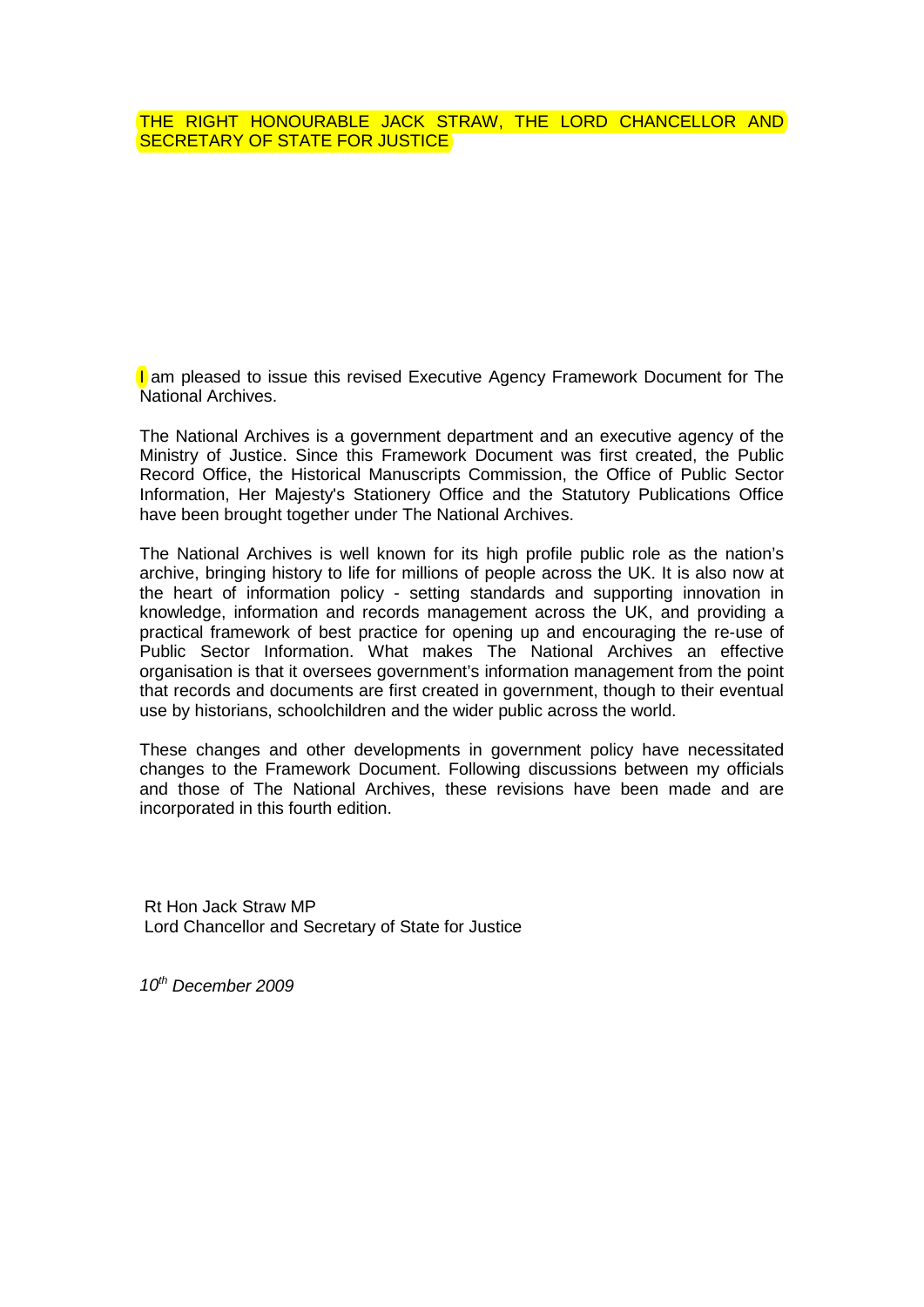## **Introduction**

The Public Record Office became an Executive Agency on 1 April 1992 and merged with the Historical Manuscripts Commission to create The National Archives in 2003. In 2006, The National Archives merged with the Office of Public Sector Information and Her Majesty's Stationery Office. In 2008, the Statutory Publications Office moved from the Ministry of Justice to The National Archives. The National Archives is now the name determined by Ministers to incorporate all of these activities. These changes are reflected in this fourth edition of the Framework Document, which became operational on 10th December 2009.

The National Archives operates under the authority primarily of the Public Records Acts 1958 and 1967, the Historical Manuscripts Commission Royal Warrant of 2003, the Re-use of Public Sector Information Regulations 2005, responsibilities under Letters Patent and the Statutory Instruments Act 1946 (the "relevant statutory provisions"). It is a separate government department with its own Accounting Officer.

The Chief Executive of the Agency is the Government Head of Profession, Knowledge and Information Management. S/he is also the statutory Keeper of Public Records and the Commissioner of Historical Manuscripts. S/he is referred to in this document as the Chief Executive.

## **Aims and objectives of the organisation**

The National Archives is the national archive for England, Wales and the United Kingdom. It administers the public record system of the United Kingdom under the Public Records Acts of 1958 and 1967. It is also government's information manager, developing and leading best practice in government information management, and providing leadership to the wider UK archive sector. Its vision is to:

- **1. Lead and transform information management**
- **2. Guarantee the survival of today's information for tomorrow**
- **3. Bring history to life for everyone**

In delivering this vision, the Chief Executive will ensure that, consistent with the government's public sector management policies, The National Archives operates economically, efficiently and effectively to deliver the financial and non-financial targets set by the Lord Chancellor.

**Annex A** lists The National Archives' primary responsibilities and the legislation that governs its activities.

## **Responsibilities, relationships and accountability**

## Lord Chancellor

The Lord Chancellor is the Minister responsible for The National Archives and for public records, wherever located, and he is accountable to Parliament concerning them. As set out under section 1 (3) of the Public Records Act 1958, he is obliged to lay every year before both Houses of Parliament an annual report including any report made to him by the Advisory Council on Public Records.

The Lord Chancellor appoints and approves the conditions of service of the Chief Executive. He sets the key performance and financial targets for The National Archives, and monitors The National Archives' performance against them. He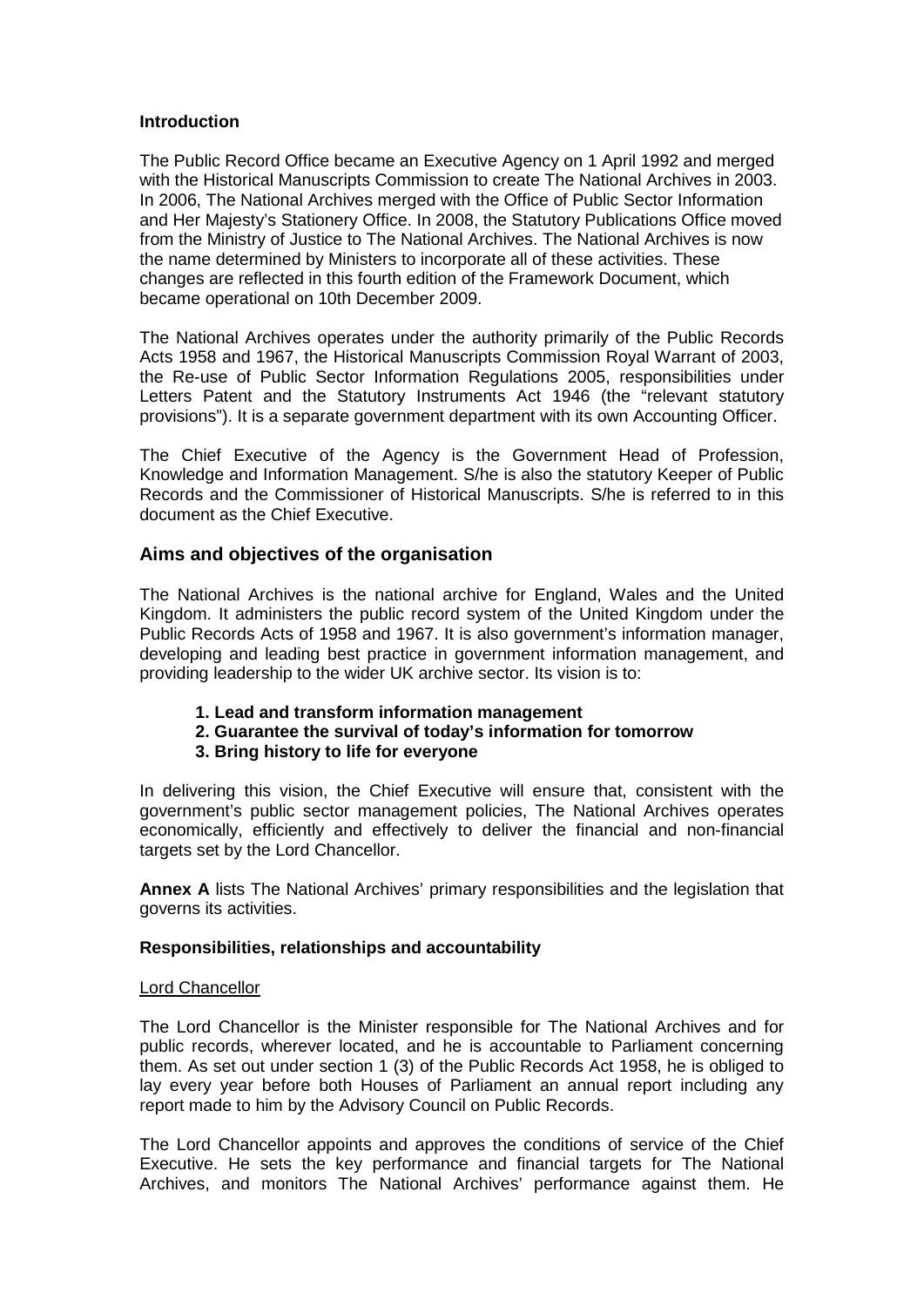considers and approves The National Archives' corporate and annual business plans and is responsible for securing the provision of financial resources. He also sets fees and approves revisions of the Framework Document. The Lord Chancellor will not normally become involved in the day-to-day management of The National Archives.

The Lord Chancellor may delegate certain of the powers conferred upon him by the Public Records Acts to the Chief Executive, who is a statutory office holder with specific powers and duties of their own. Those powers which he has so delegated are listed in **Annex B**.

## Chief Executive

The Chief Executive is appointed by the Lord Chancellor following fair and open competition. The appointment is usually for a fixed term, which may be renewed subject to a review of performance against The National Archives' targets. Performance against targets is taken into account in determining a proportion of the Chief Executive's pay.

The Chief Executive has the freedom and authority to manage The National Archives in the performance of the duties and responsibilities laid upon him or her by the Lord Chancellor and the relevant statutory provisions. S/he is personally charged by the Lord Chancellor with the delivery of high quality services and the achievement of The National Archives' agreed targets.

The Chief Executive is responsible for providing the Lord Chancellor with advice on the operation of the relevant statutory provisions and on other policy matters. With assistance from the Ministry of Justice as necessary, s/he also provides him with advice for the conduct of parliamentary business concerning The National Archives.

## The Lord Chancellor's Advisory Council on National Records and Archives (the Advisory Council)

In accordance with the Public Records Act 1958 the Advisory Council advises the Lord Chancellor on matters concerning the public records in general and, in particular, on those aspects of the work of The National Archives affecting members of the public who make use of its facilities.

The members of the Advisory Council are appointed by the Lord Chancellor. The Master of the Rolls is, by statute, its chairman.

The Advisory Council has no executive role in relation to the management of The National Archives.

## The Advisory Panel on Public Sector Information

The Advisory Panel on Public Sector Information advises ministers on how to encourage and create opportunities in the information industry for greater re-use of public sector information.

It also advises the Controller of Her Majesty's Stationery Office (a post held by one of The National Archives' Directors) about changes and opportunities in the information industry, so that licensing of Crown copyright and public sector information is aligned with current and emerging developments.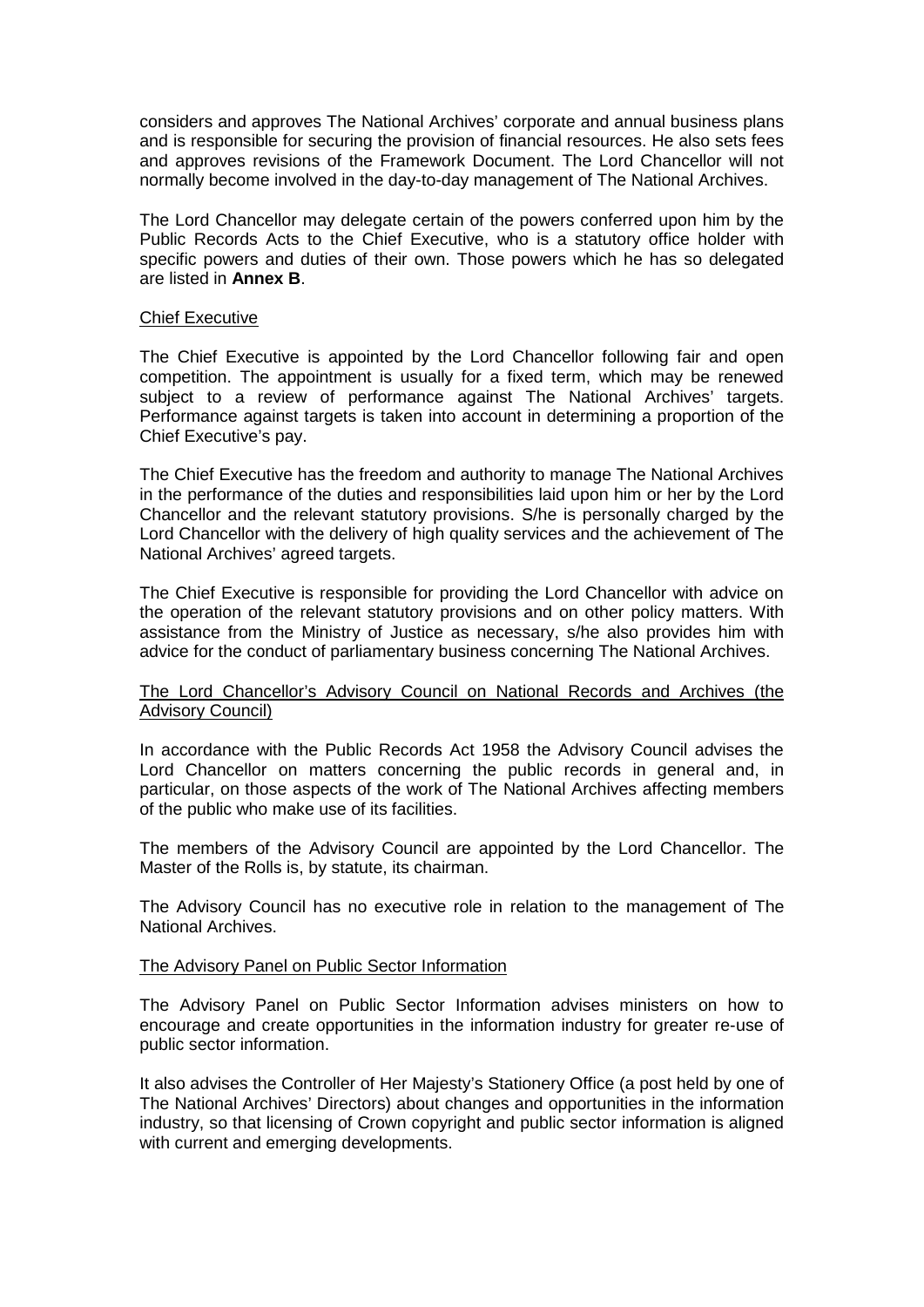Under the Re-use of Public Sector Information Regulations 2005, it has a statutory role to review complaints handled by The National Archives under those Regulations and, in certain circumstances, to investigate complaints in relation to OPSI, Her Majesty's Stationery Office and the Office of the Queen's Printer for Scotland.

Members of the Panel are appointed by the Minister of State at the Ministry of Justice.

The Panel has no executive role in relation to the management of The National Archives.

## Ministry of Justice

The Chief Executive of the National Archives is line managed through the Ministry of Justice. The Ministry of Justice will be responsible for managing the appointment of the Chief Executive, and for the annual appraisal and performance review process.

The Chief Executive will advise the Lord Chancellor and the Permanent Secretary on matters of information management and archival policy.

#### Parliamentary accountability

The Lord Chancellor encourages Members of Parliament to write directly to the Chief Executive on matters concerning the day to day operation of The National Archives; and normally asks the Chief Executive to reply to correspondence on such matters that he himself receives from Members of Parliament. The Lord Chancellor or Minister of State will respond to Parliamentary Questions and correspondence on matters that relate to The National Archives. They will also respond on matters that relate to The National Archives but go beyond the delegations that the Lord Chancellor has made to the Chief Executive. He will normally ask the Chief Executive to supply relevant information.

The Chief Executive, as Head of Department, is appointed by HM Treasury as the Accounting Officer for The National Archives. In this capacity s/he is responsible for the proper, effective and efficient use of resources and expenditure of money voted to The National Archives by Parliament and for ensuring that the requirements of Government Accounting are met. S/he will also ensure that The National Archives observes any general guidance issued by HM Treasury and the Cabinet Office and puts into effect any recommendations accepted by the government of the Public Accounts Committee, other parliamentary Select Committees or other parliamentary authority.

The Chief Executive as Accounting Officer is liable to be summoned before the Public Accounts Committee. It is for the Lord Chancellor to decide who should appear at departmental Select Committee hearings. In practice, where a committee's interest is confined to the day-to-day operations of The National Archives, the Lord Chancellor will normally regard the Chief Executive as the person best placed to appear on his behalf.

The National Archives' operations remain subject to review by the Parliamentary Commissioner for Administration (the Ombudsman).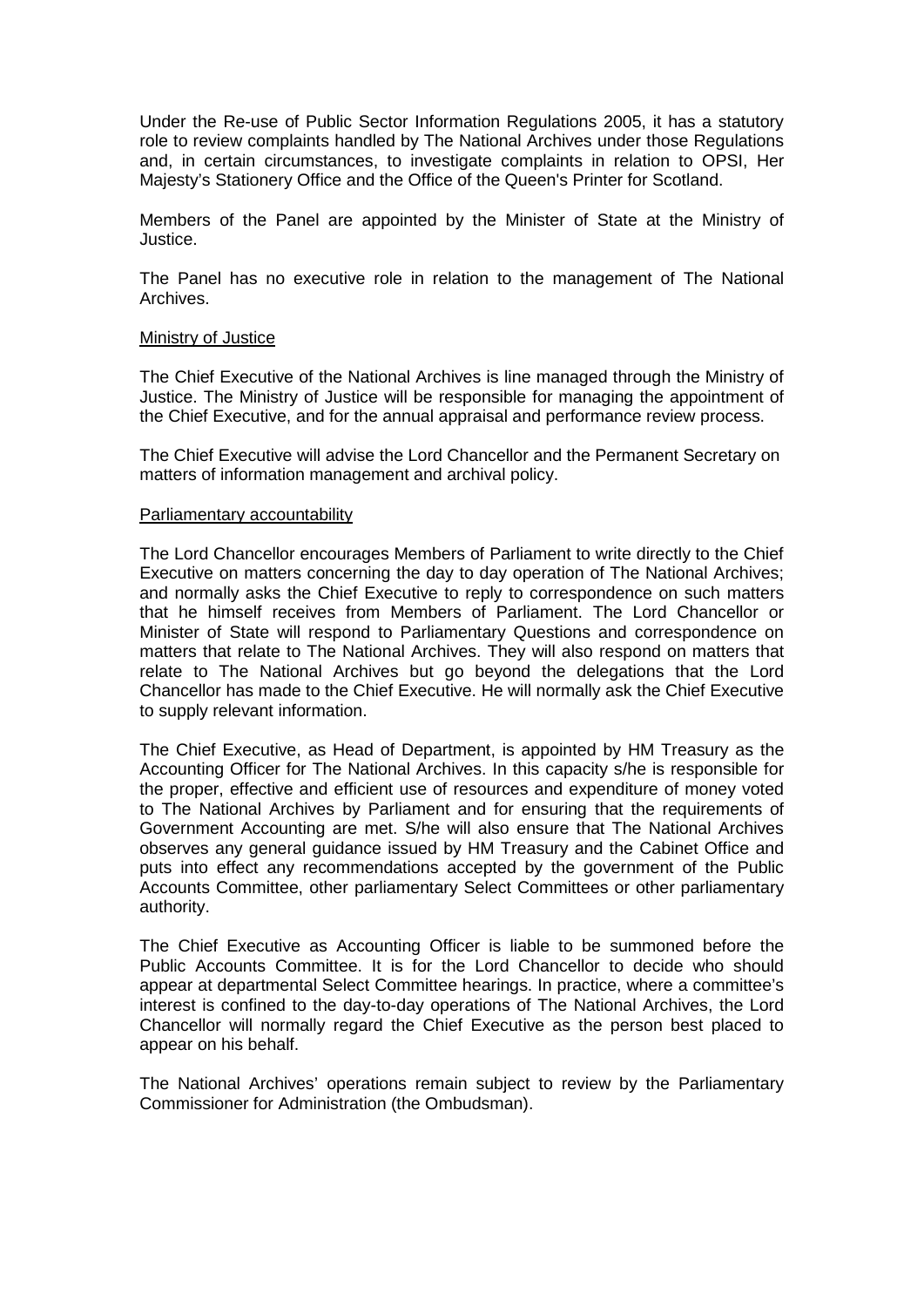## **Planning, reporting and control**

## Strategic plan and Vision

The Chief Executive will, at three yearly intervals, prepare and submit for the approval of the Lord Chancellor, to a timetable agreed with him, a strategic plan and "Vision". This will outline the strategic objectives for The National Archives over the next five years. It will identify the resources required and those areas to which priority is to be given. The corporate plan will be published as soon as possible after it has been approved by the Lord Chancellor.

## Business plan

Each year the Chief Executive will prepare and submit for the approval of the Lord Chancellor, to a timetable agreed with him, a business plan for the coming year. The annual business plan will be based on the strategic plan or Vision, and will give the proposed objectives and related key performance targets for the year, the order of priorities assigned to the objectives, and details of resource allocation. The business plan will be published as soon as possible after it has been approved by the Lord Chancellor. If resources, workload or priorities change during the year, the plan and targets may be amended by the Chief Executive with the approval of the Lord Chancellor.

## Key indicators and targets

The overall performance of The National Archives will be measured against key indicators. Targets for each year will be set by the Lord Chancellor, after consultation with the Chief Executive, and will be published in the annual business plan. Performance against targets will be published in the Annual Report.

#### Reporting and monitoring

The Chief Executive will each year present his or her Annual Report to the Lord Chancellor in time for him to lay it before both Houses of Parliament by the summer recess. The Report will include the accounts of The National Archives (audited by the Comptroller and the Auditor General) and details of performance against targets for the year. It will also include any report made to the Lord Chancellor by the Advisory Council on Public Records.

The Chief Executive will provide to the Lord Chancellor, at such intervals through each year as he may prescribe, reports on performance and progress in meeting the targets set. These will comment on any problems that might have arisen and will contain proposals for any remedial action required to achieve the targets and the objectives set out in the corporate and business plans.

The Chief Executive has direct access to the Lord Chancellor. S/he will meet him at regular intervals through the year to discuss The National Archives' performance and any other matters. The Chief Executive will also meet regularly with the Permanent Secretary, or his officials as appropriate, to enable him to advise the Lord Chancellor.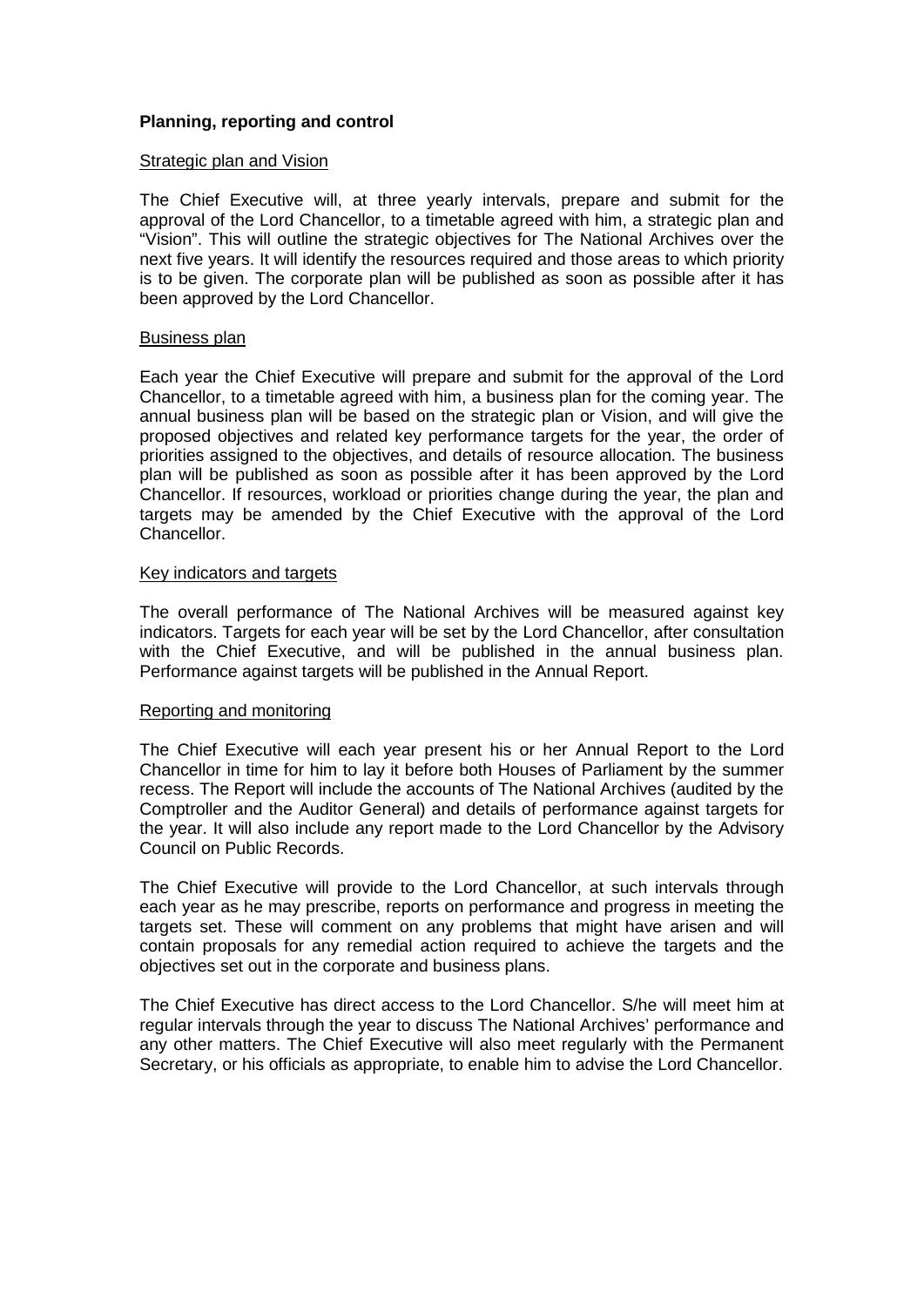## **Standards of public service**

## Key service areas

The Chief Executive will ensure improvements in public services and will set targets for standards of service, which will be displayed in the public areas of The National Archives and on its web site. Levels of achievement in meeting those targets will also be displayed.

## Complaints procedure

The Chief Executive will ensure that the procedures for handling complaints from members of the public are followed; that notices outlining the procedures are displayed in the public areas of The National Archives and on its web site; and that copies are available.

## Public consultation

The Chief Executive will ensure that those who have an interest in the services provided by The National Archives, such as researchers and government departments, are consulted as appropriate to discover their needs and their views about The National Archives. S/he will use the results of such discussions and surveys to assist in setting standards and further tailoring services to meet the needs of customers.

## **Finance**

## Source of finance

The National Archives is run by its own parliamentary Vote, which covers both capital and running costs expenditure and is subject to a cash-limit and gross running costs control. The National Archives also receives an income from fees for services provided by its staff, sales of copies of public records, sales of publications and other goods, and VAT recoveries, which is appropriated in aid of the Vote. The Chief Executive, subject to HM Treasury agreement and the Lord Chancellor's approval, will continue to develop revenue raising activities, linked to The National Archives' vision and strategic plan, in order to use a proportion of the income to enhance The National Archives' services to the public within existing resources. Details are published in The National Archives' annual report and accounts.

The National Archives has the normal access to end-year flexibility to carry forward underspends of its capital expenditure and running costs subheads subject to the Treasury Scheme.

#### Financial delegations

The financial delegations detailed in **Annex C** are made to the Chief Executive and are subject to periodic review by HM Treasury.

## Form of accounts

The Chief Executive will ensure that proper accounts are kept and will prepare and submit to the Lord Chancellor each year a statement of the audited accounts, prepared on an accrual basis, in such a form as HM Treasury may direct. A copy of the accounts will appear in The National Archives' Annual Report.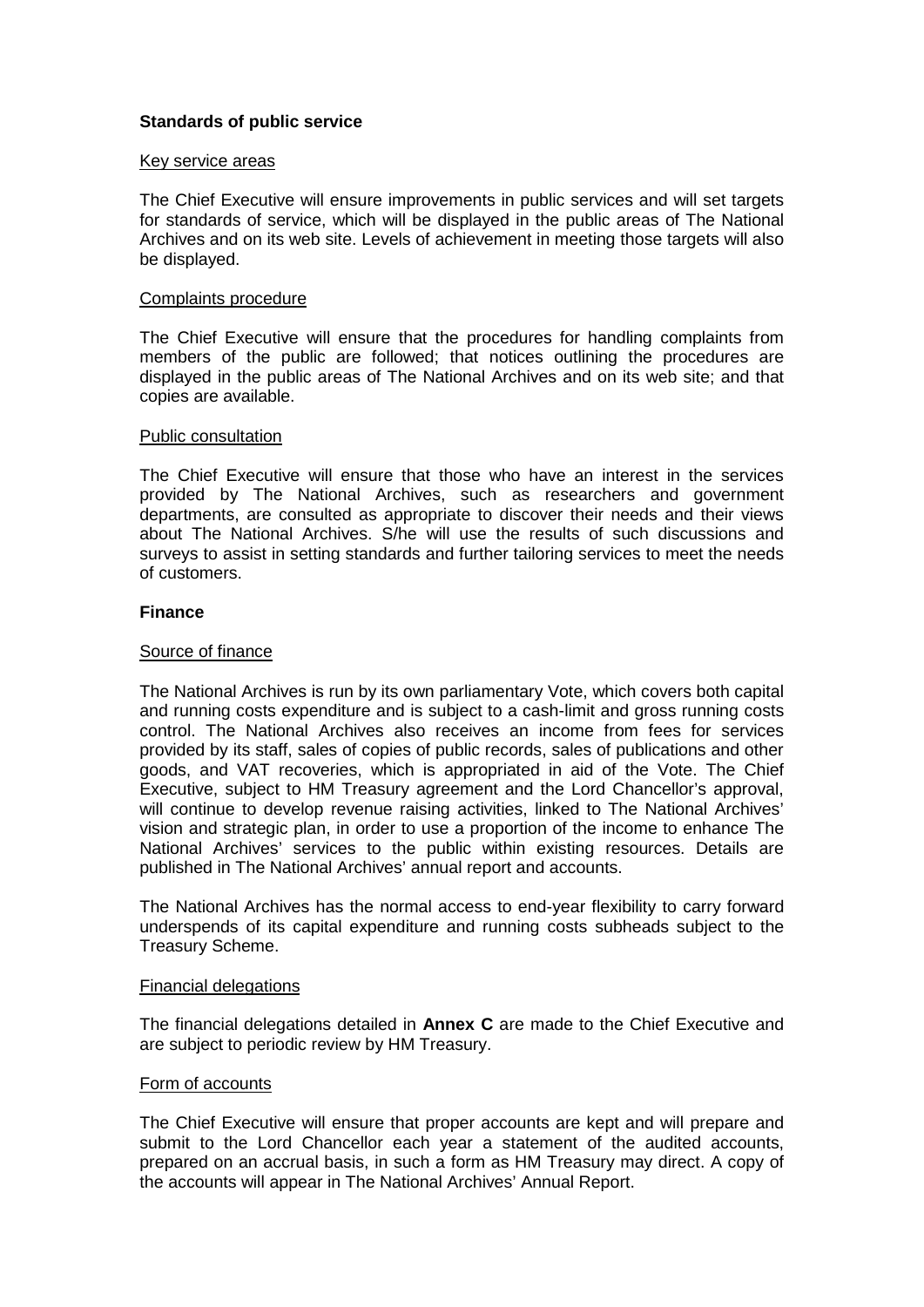## Audit

The National Archives remains subject to external audit by the Comptroller and Auditor General, who also has the right to conduct value for money audits into the activities of The National Archives.

## Internal Audit

The Chief Executive, in his/her capacity as Accounting Officer, is responsible for making arrangements for internal audit in The National Archives, in accordance with the Government Internal Audit Manual and the Government Information Systems Audit Manual. S/he will ensure that arrangements are made as appropriate for quality assurance, including any necessary validation of reports on performance, which are acceptable to the Lord Chancellor.

## Purchasing and supply

The Chief Executive will seek to obtain best value for money through implementation of the principles embodied in the government's Comprehensive Spending Review, and ensure compliance with relevant public procurement policies, including EC/GATT.

## **Human resources**

## Status and conditions of service

The staff of The National Archives are civil servants and are subject to civil service terms and conditions of employment.

The Chief Executive may seek to make adjustments to those terms and conditions of employment (including modifications to the current flexibilities) that s/he considers beneficial to The National Archives, subject to the agreement of the Lord Chancellor, HM Treasury and the Cabinet Office as necessary. In practice, annual pay agreements would require full sign-off.

The Chief Executive will ensure that pay and management flexibilities available within HM Treasury guidelines are used as required to meet recruitment, retention and specialist training needs, to motivate staff and to reward performance.

The Chief Executive will ensure that staff and their representatives are consulted as appropriate.

## **Staffing**

The Chief Executive will determine, within the financial resources available to him or her, the numbers and grades of staff required to deliver services efficiently and effectively.

The Chief Executive may vary the numbers and grades of staff and recruit, promote and appoint staff at all levels up to SCS Band 1 and 1a, in accordance with HM Treasury and Cabinet Office rules and procedures and in consultation with the Civil Service Commissioners as appropriate.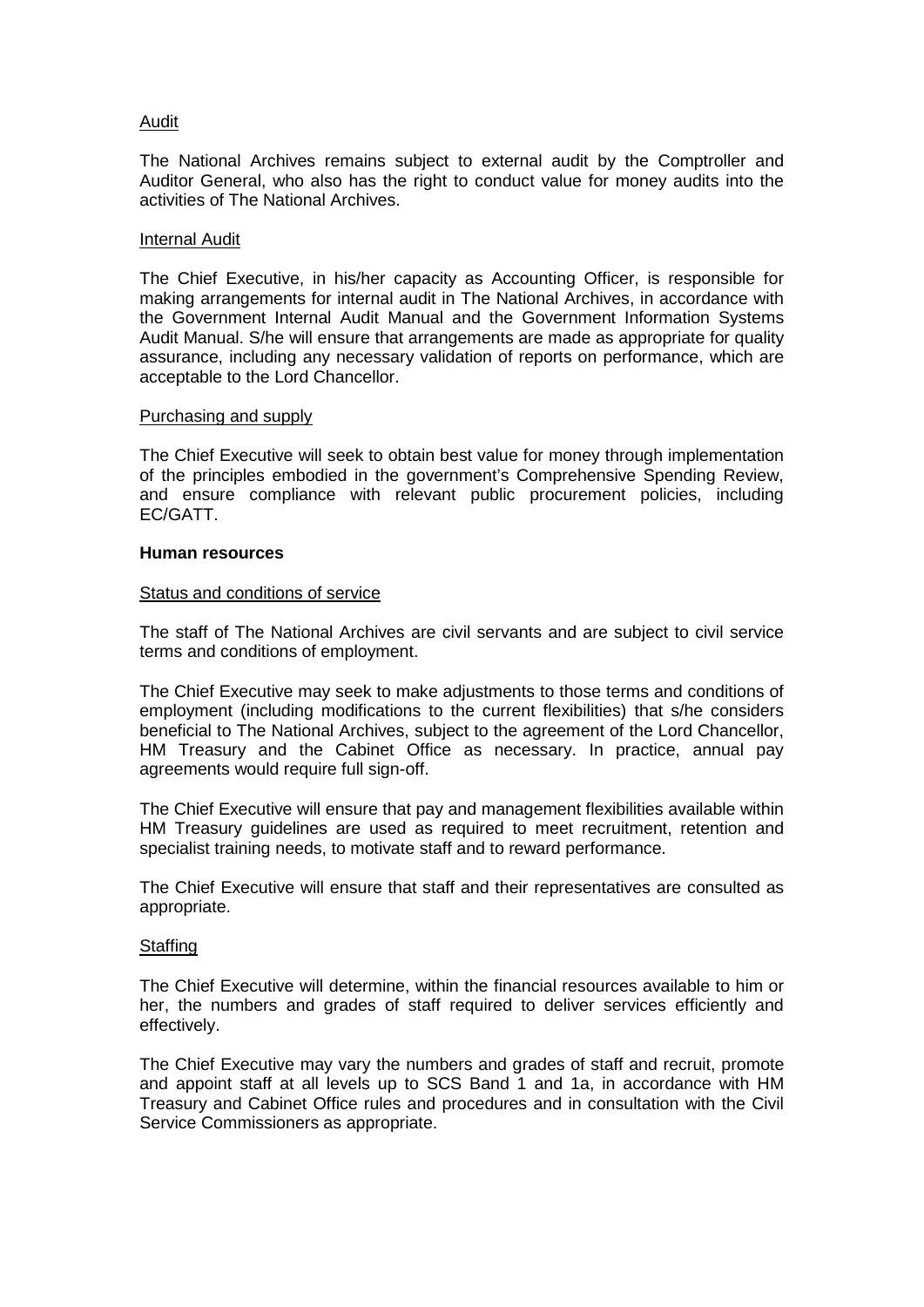## Personnel management policy

Policies will be reviewed and updated regularly in accordance with statutory requirements and best practice.

## Staff relations

The Chief Executive is responsible for ensuring good staff relations within The National Archives and consults with staff and their representatives on appropriate matters. S/he recognises the right of all members of staff to belong to a trade union if they so wish. The Chief Executive will ensure that staff are kept informed on matters that affect their terms and conditions of employment.

## **Framework Document**

## Amendments

The Lord Chancellor and the Chief Executive may agree at any time to amend the Framework Document, after consultation as necessary.

## Publication

Copies of this Framework Document and any subsequent amendments and editions will be placed in the libraries of both Houses of Parliament. Additional copies may be obtained from the Chief Executive's Office, The National Archives, Kew, Surrey TW9 4DU or from The National Archives' website at [www.nationalarchives.gov.uk](http://www.nationalarchives.gov.uk/) .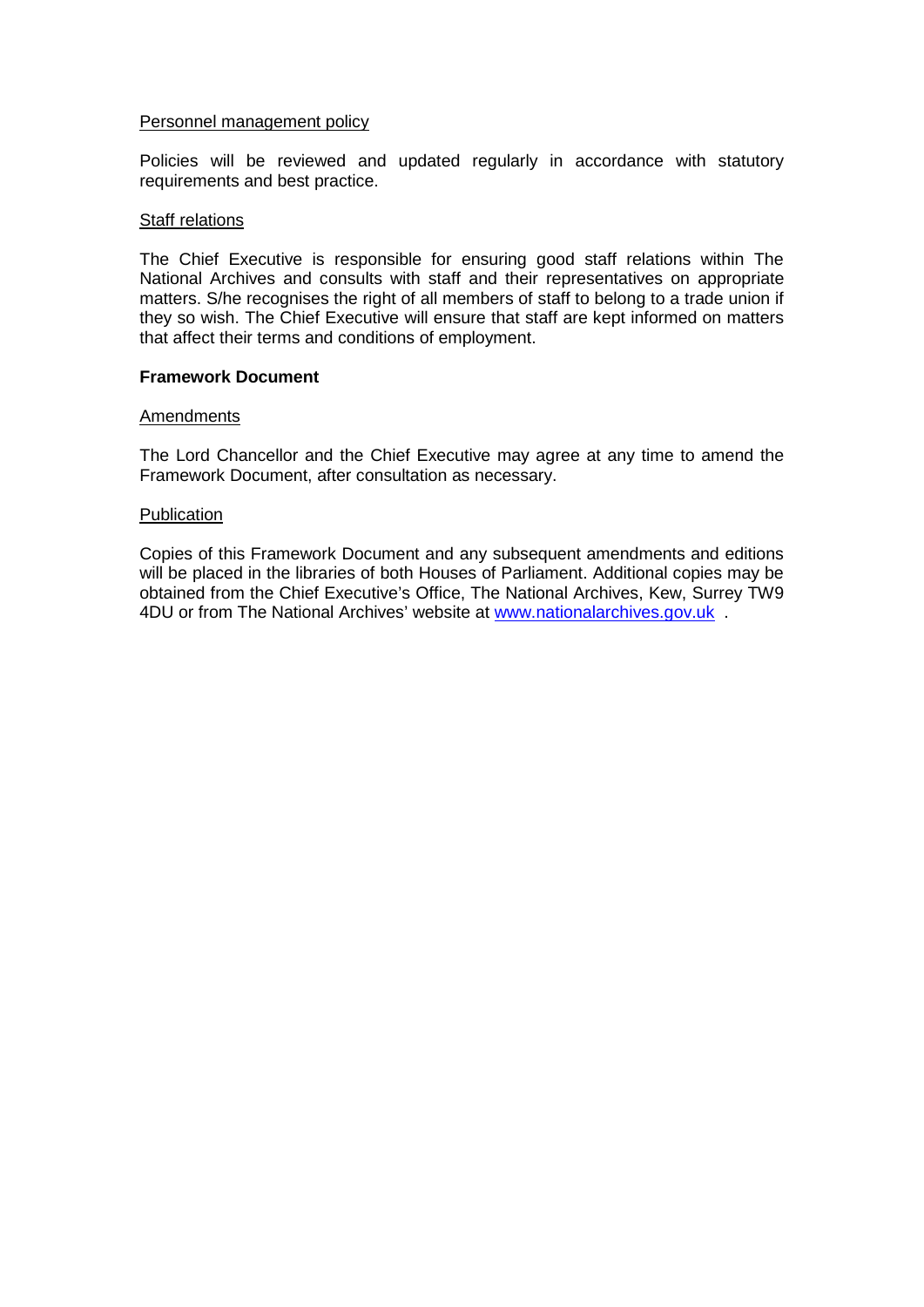## **Annex A Key legislation/warrants determining The National Archives' objectives**

## **FOI/Data Protection/PC Acts**

| <b>Statutory Obligations</b> |                                                                                                                                                             | <b>Source</b>                                 |
|------------------------------|-------------------------------------------------------------------------------------------------------------------------------------------------------------|-----------------------------------------------|
|                              | Freedom of Information Act 2000 and<br><b>Environmental Information Regulations 2004:</b>                                                                   | FOIA, EIR                                     |
| $\circ$                      | Respond to requests for information                                                                                                                         |                                               |
| $\circ$                      | Provide advice and guidance to those who<br>have made or might make a request for<br>information                                                            |                                               |
| $\circ$                      | Consult other government departments<br>about access to closed records (PRO only)                                                                           |                                               |
| $\Omega$                     | <b>Maintain a Publication Scheme</b>                                                                                                                        |                                               |
|                              | Data Protection Act 1998:                                                                                                                                   | <b>DPA</b>                                    |
| $\circ$                      | Respond to requests for personal data<br>(including data in transferred records)                                                                            |                                               |
| $\circ$                      | Comply with 8 Data Protection Principles                                                                                                                    |                                               |
| TNA                          | Respond to enquiries and assist the Parliamentary<br>Commissioner for Administration in relation to<br>complaints against any part of The National Archives | Parliamentary<br><b>Commissioner Act 1967</b> |

## **2 PUBLIC RECORDS OBLIGATIONS**

| <b>Statutory Obligations</b>                                                                                                                       | <b>Source</b>   |
|----------------------------------------------------------------------------------------------------------------------------------------------------|-----------------|
| Management of The National Archives                                                                                                                | PRA 1958 s 2(1) |
| Manage the organisation and the records<br>$\circ$<br>in its custody, doing whatever is necessary<br>to maintain the office's utility <sup>1</sup> |                 |

<span id="page-8-0"></span> $1$  The Keeper of Public Records is appointed to take charge of the office – managing the office is therefore a duty. There is then a power at s  $2(4)$  to do whatever is necessary to maintain the office's utility which covers much of what The National Archives actually does – preparing and making catalogues available, regulating the conditions under which researchers use records and our facilities, providing certified copies, accepting deposit of non-public records, and lending records. The National Archives are allowed, but not obliged, to charge for services (s 2(5)). It can be argued that because there is a duty to 'take charge', there is an implied duty to use some of these powers because they are required for utility to be maintained.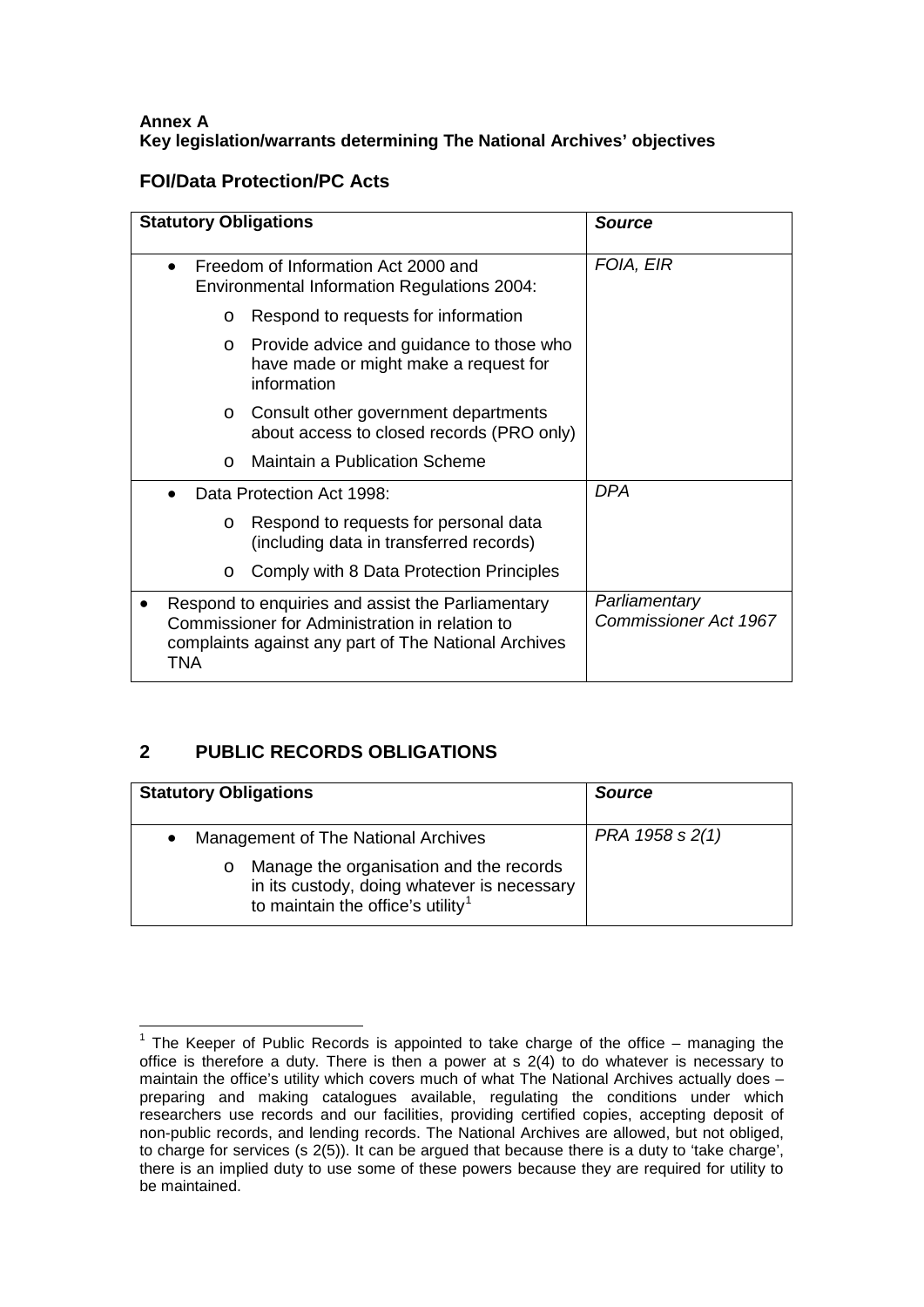| <b>Statutory Obligations</b>                                                                                          | <b>Source</b>                                                                                                                                                                                         |
|-----------------------------------------------------------------------------------------------------------------------|-------------------------------------------------------------------------------------------------------------------------------------------------------------------------------------------------------|
| Records management in central government                                                                              |                                                                                                                                                                                                       |
| Guide, supervise and co-ordinate<br>O                                                                                 | PRA s 3(2),                                                                                                                                                                                           |
| Provide leadership on records<br>O<br>management issues                                                               | <b>Efficiency Scrutiny 1997</b>                                                                                                                                                                       |
| Assess conformance to the records<br>$\circ$<br>management code under FOIA s 46                                       | Memorandum of<br><b>Understanding with</b><br><b>Information</b><br>Commissioner under<br>FOIA s 47 and s $48^2$                                                                                      |
| Arrange transfer of selected public records, before<br>they are 30 years old, to TNA or another place of<br>deposit   | PRA s 3(4)                                                                                                                                                                                            |
| Safeguard transferred records                                                                                         | PRA s 2(3)                                                                                                                                                                                            |
| Provide facilities for inspecting records disclosed<br>$\bullet$<br>under $FOI3$                                      | PRA s 5(3)                                                                                                                                                                                            |
| Provide a record copying service, including<br>provision of certified copies on request                               | PRA s 5(3), s 9                                                                                                                                                                                       |
| Temporarily return records on request to the<br>$\bullet$<br>government department or office that transferred<br>them | PRA s 4(6)                                                                                                                                                                                            |
| Approve disposal of transferred records that are<br>٠<br>no longer required for permanent preservation                | $PRA \, s \, 6 - with$ approval<br>of the Lord Chancellor                                                                                                                                             |
| The giving of approval for the disposal of records<br>٠<br>not required for permanent preservation                    | $PRA S(6)$ – The Lord<br>Chancellor has<br>delegated this power to<br>the Chief Executive and<br>to those of her staff who<br>are designated by her as<br>of appropriate seniority<br>to exercise it. |
| Places of deposit for public records:                                                                                 |                                                                                                                                                                                                       |
| Appoint places of deposit<br>O                                                                                        | PRA s 4(1), s 4(3,) s                                                                                                                                                                                 |
| Approve movement of records between<br>$\circ$<br>places of deposit or disposal of records no<br>longer required      | 5(5) and s 6 - delegated<br>powers from Lord<br>Chancellor                                                                                                                                            |
| monitor preservation and access facilities<br>$\circ$<br>at places of deposit                                         |                                                                                                                                                                                                       |

<span id="page-9-0"></span> $\frac{1}{2}$  The Memorandum of Understanding is not specifically required by FOIA s 47(5) and s 48(3) but was produced because of them. It sets out the relationship to apply because of the Information Commissioner's statutory duty to consult the Keeper of Public Records on public records management matters

<span id="page-9-1"></span> $3$  The facilities reflect the powers in PRA s 2(4)– catalogues, reading room, expert staff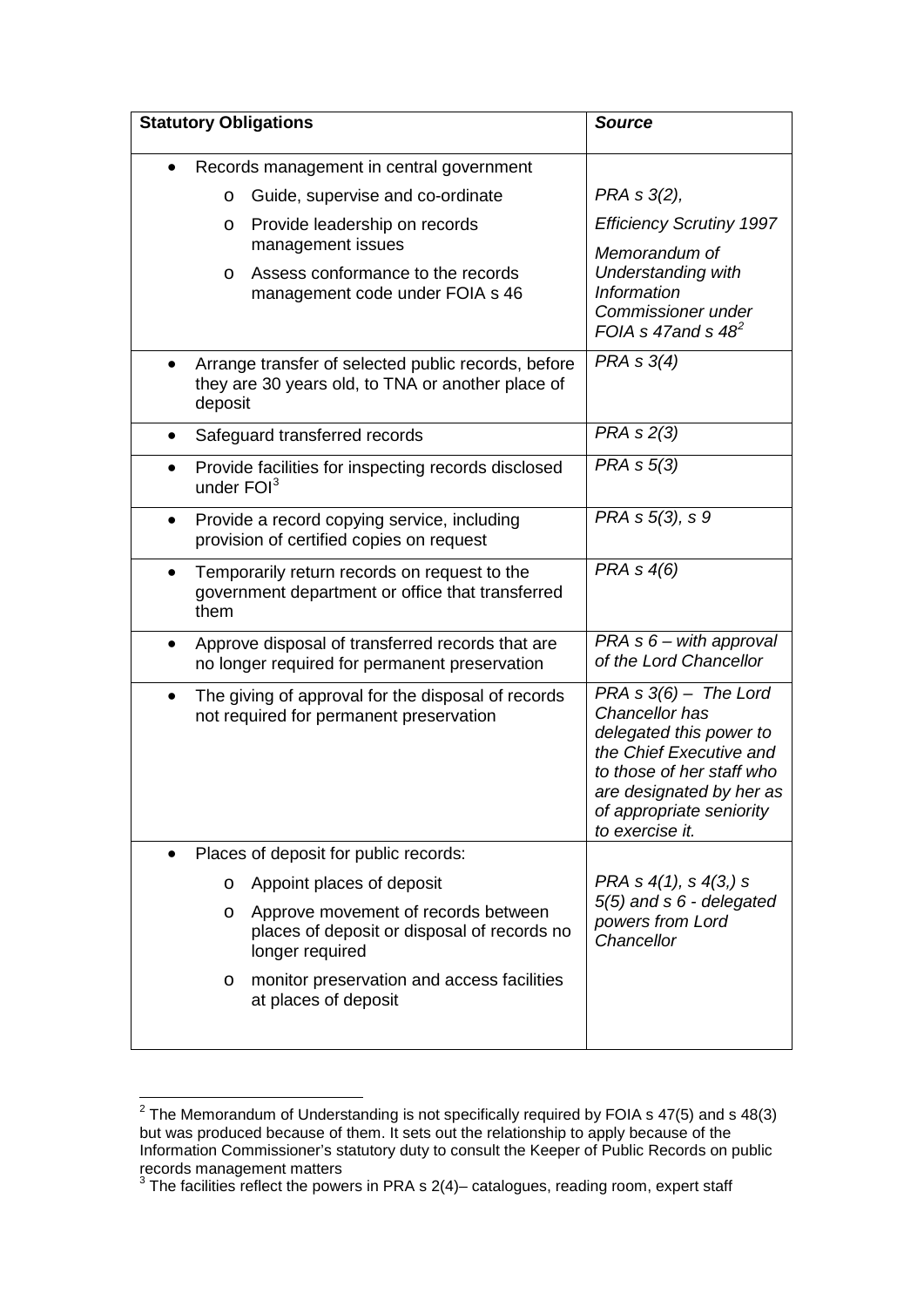| <b>Statutory Obligations</b>                                                                                              | <b>Source</b>                              |
|---------------------------------------------------------------------------------------------------------------------------|--------------------------------------------|
| • Act as National Archives for Wales pending<br>establishment of separate provision by the<br>National Assembly for Wales | Government of Wales<br>Act 2006, s 146-148 |

## **3 HISTORICAL MANUSCRIPTS COMMISSION OBLIGATIONS**

| <b>Statutory Obligations</b> |                                                                                                                                                                                   | <b>Source</b>                                                                                               |
|------------------------------|-----------------------------------------------------------------------------------------------------------------------------------------------------------------------------------|-------------------------------------------------------------------------------------------------------------|
| Provide advice and guidance  |                                                                                                                                                                                   |                                                                                                             |
| O                            | Advise ministers, grant-giving bodies and<br>others on records and archives policy and<br>issues, including the allocation of archives<br>and manuscripts accepted in lieu of tax | <b>HMC Warrant</b>                                                                                          |
| $\circ$                      | Advise owners, custodians and users of<br>private archives                                                                                                                        | <b>HMC Warrant</b>                                                                                          |
|                              | Records management in the wider public sector                                                                                                                                     |                                                                                                             |
| O                            | Provide advice and guidance to local<br>government and other bodies and to the<br><b>Information Commissioner</b>                                                                 | <b>HMC Warrant</b>                                                                                          |
| $\circ$                      | Assess conformance to the records<br>management code under FOIA s 46                                                                                                              | Memorandum of<br><b>Understanding with</b><br><b>Information</b><br>Commissioner under<br>FOIA s 47and s 48 |
| register                     | Enquire into existence and location of non-public<br>records and keep details of them in a national                                                                               | <b>HMC Warrant</b>                                                                                          |
| $\bullet$<br>records         | Promote and assist preservation of non-public                                                                                                                                     | <b>HMC Warrant</b>                                                                                          |
| $\bullet$<br>records         | Promote and assist research use of non-public                                                                                                                                     | <b>HMC Warrant</b>                                                                                          |
| $\bullet$<br>records         | Promote co-ordinated action by bodies concerned<br>with the preservation and use of non-public                                                                                    | <b>HMC Warrant</b>                                                                                          |
|                              | Manorial documents:                                                                                                                                                               | <b>Manorial Documents</b>                                                                                   |
| O                            | Monitor ownership and location of manorial<br>documents (and maintain a register of<br>them)                                                                                      | Rules - made under Law<br>of Property Act 1922 etc<br>- delegated powers from<br>Master of the Rolls,       |
| $\circ$                      | Monitor preservation of manorial<br>documents and issue directions to owners<br>if necessary                                                                                      | Secretary of HMC<br>specified                                                                               |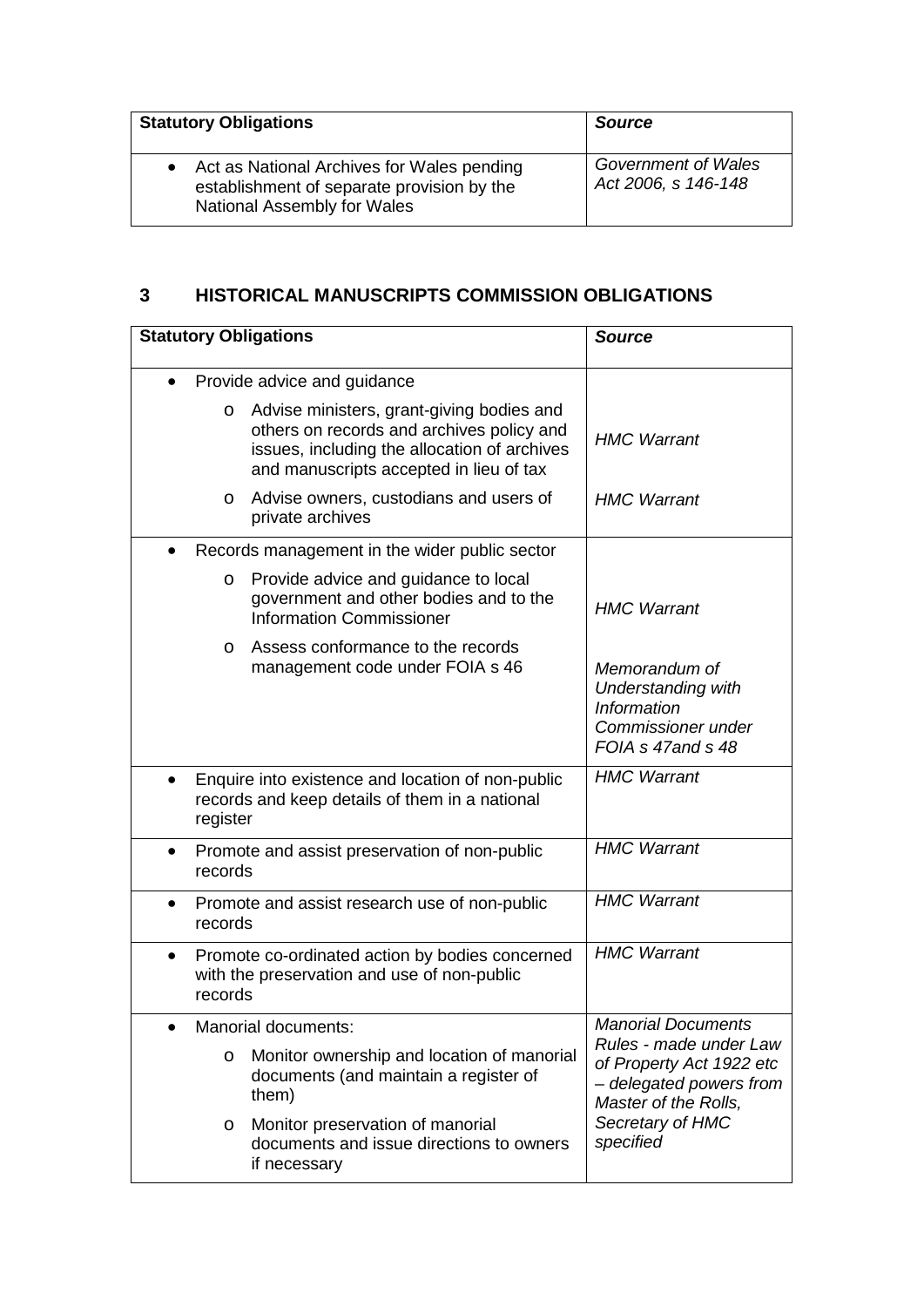| <b>Statutory Obligations</b> |                                                                 | <b>Source</b>                                                                  |
|------------------------------|-----------------------------------------------------------------|--------------------------------------------------------------------------------|
| $\bullet$                    | Tithe documents                                                 | Tithe (Copies of<br>Instruments of                                             |
| $\circ$                      | Appoint places of deposit for tithe<br>documents                | <b>Apportionment</b> ) Rules<br>under Tithe Acts $-$                           |
| $\circ$                      | Monitor location, preservation and access<br>to tithe documents | delegated powers from<br>Master of the Rolls,<br>Secretary of HMC<br>specified |

# **4 OPSI[4](#page-11-0) OBLIGATIONS**

|           |                                                                                                                                                                       | <b>Statutory Obligations</b>                                                                                                                                                           | <b>Source</b>                                                         |
|-----------|-----------------------------------------------------------------------------------------------------------------------------------------------------------------------|----------------------------------------------------------------------------------------------------------------------------------------------------------------------------------------|-----------------------------------------------------------------------|
|           |                                                                                                                                                                       | The Queen's Printer to hold and exercise all rights<br>and privileges in connection with Crown copyright and<br>Crown database rights                                                  | <b>Letters Patent</b>                                                 |
| $\bullet$ | Office of Public Sector Information to investigate<br>complaints in relation to the re-use of public sector<br>information and to give its recommendations in writing |                                                                                                                                                                                        | Re-use of Public Sector<br><b>Information Regulations</b><br>2005     |
|           | Wales)                                                                                                                                                                | The Queen's Printer to print all Acts of Parliament<br>(including Measures of the National Assembly of                                                                                 | <b>Letters Patent</b>                                                 |
|           |                                                                                                                                                                       | The Queen's Printer to produce an Annual Volume of<br>Acts of Parliament containing tables of effect of<br>legislation on previous legislation.                                        | <b>Instruction from Statute</b><br>Law Committee                      |
|           |                                                                                                                                                                       | <b>Statutory Instruments:</b>                                                                                                                                                          |                                                                       |
|           | $\circ$                                                                                                                                                               | All Statutory Instruments to be registered and<br>numbered by the Queen's Printer                                                                                                      | <b>Statutory Instruments</b><br>Act 1946 as amended by                |
|           | $\circ$                                                                                                                                                               | All Statutory Instruments shall as soon as<br>possible be printed and sold by or under the<br>authority of the Queen's Printer                                                         | the Statutory<br><b>Instruments (Production</b><br>and Sale) Act 1996 |
|           | $\circ$                                                                                                                                                               | Her Majesty's Stationery Office to produce lists<br>showing the date upon which every statutory<br>instrument printed and sold was first issued by<br>Her Majesty's Stationery Office  |                                                                       |
|           | $\circ$                                                                                                                                                               | Production of an Annual Edition of Statutory<br>Instruments with an Annual Numerical and<br>Issue List, a classified list and tables showing<br>the effects of legislation on previous | <b>Statutory Instruments</b><br>Regulations 1948                      |

<span id="page-11-0"></span> <sup>4</sup> OPSI is used as shorthand for the Office of Public Sector Information, Her Majesty's Stationery Office, the Queen's Printer/Government Printer. Note that Her Majesty's Stationery Office (HMSO) is a separate legal entity now part of The National Archives. Responsibilities of the Queen's Printer for Scotland are not included in this document as they are contractual obligations with the Scottish Government.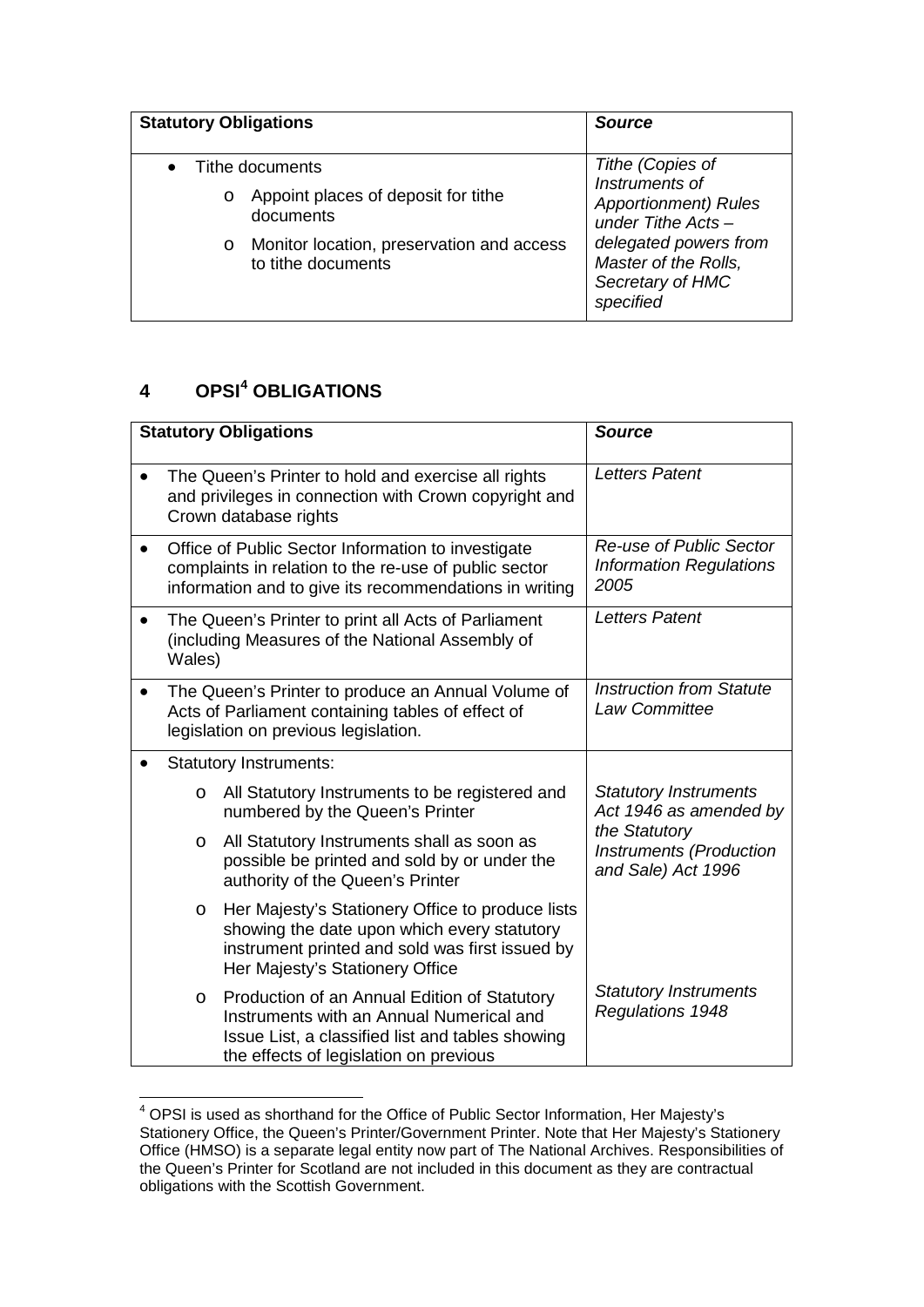| <b>Statutory Obligations</b>                                                                                                                                                                      |         |                                                                                                                                                                                                                                                                                       | <b>Source</b>                                     |
|---------------------------------------------------------------------------------------------------------------------------------------------------------------------------------------------------|---------|---------------------------------------------------------------------------------------------------------------------------------------------------------------------------------------------------------------------------------------------------------------------------------------|---------------------------------------------------|
|                                                                                                                                                                                                   |         | instruments (on behalf of the Secretary of<br>State)                                                                                                                                                                                                                                  |                                                   |
|                                                                                                                                                                                                   | $\circ$ | Annual Edition of SIs to be printed by the<br>Queen's Printer and published by Her<br>Majesty's Stationery Office.                                                                                                                                                                    |                                                   |
| Obligation of the Government Printer for Northern<br>Ireland, the officer appointed to print Acts of the NI<br>Assembly, for publication of Statutory Rules by Her<br>Majesty's Stationery Office |         |                                                                                                                                                                                                                                                                                       | <b>Statutory Rules (N.I.)</b><br>Order 1979       |
|                                                                                                                                                                                                   |         | Copies of legislation, the Official Gazettes (i.e. the<br>London, Belfast and Edinburgh Gazettes) and other<br>documents (e.g. copies of Treaties, Command Papers<br>etc) admitted into evidence if printed by or under the<br>authority of the Queen's printer or Government Printer | <b>Documentary Evidence</b><br>Acts 1868 and 1882 |

# **5 APPSI OBLIGATIONS**

| <b>Statutory Obligations</b>                                                 | <b>Source</b> |
|------------------------------------------------------------------------------|---------------|
| To investigate complaints in relation to OPSI, Her   Re-use of Public Sector |               |
| Majesty's Stationery Office and QPS and to review   Information Regulations  |               |
| OPSI's recommendations in relation to re-use of public 2005                  |               |
| sector information and to give its recommendations in                        |               |
| writing                                                                      |               |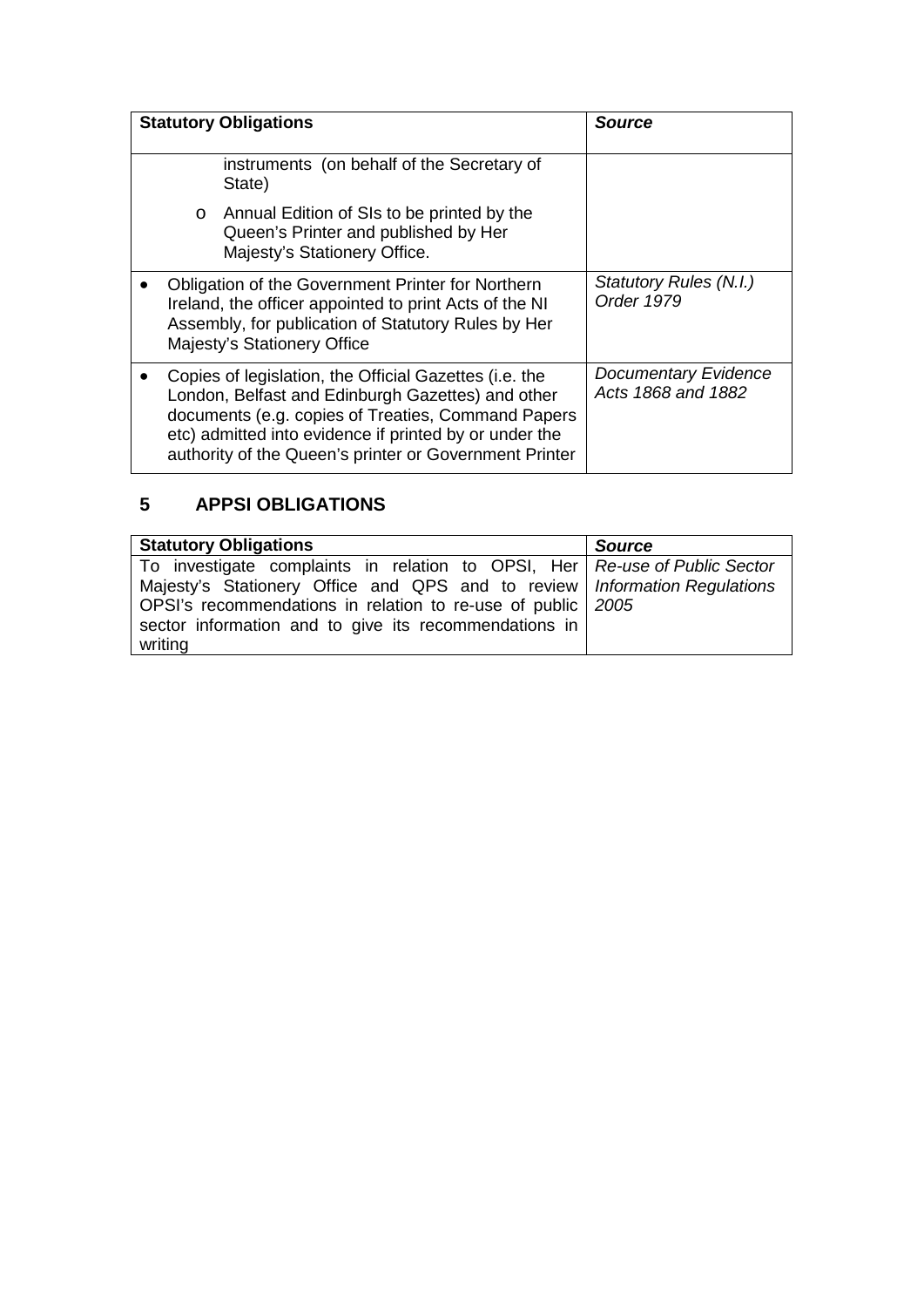## **Annex B Powers delegated by the Lord Chancellor**

The Lord Chancellor has delegated the following powers, conferred on him by the Public Records Acts 1958 and 1967, to the Chief Executive and to those of her staff who are designated by her as of appropriate seniority to exercise the power in question.

- 1. The giving of approval for the disposal of records not required for permanent preservation (s.3(6)).
- 2. The appointment of places of deposit of public records (s.4(1)).
- 3. The giving of approval for the transfer of records, between The National Archives and places of deposit, in either direction, or between places of deposit (s.4(3)).